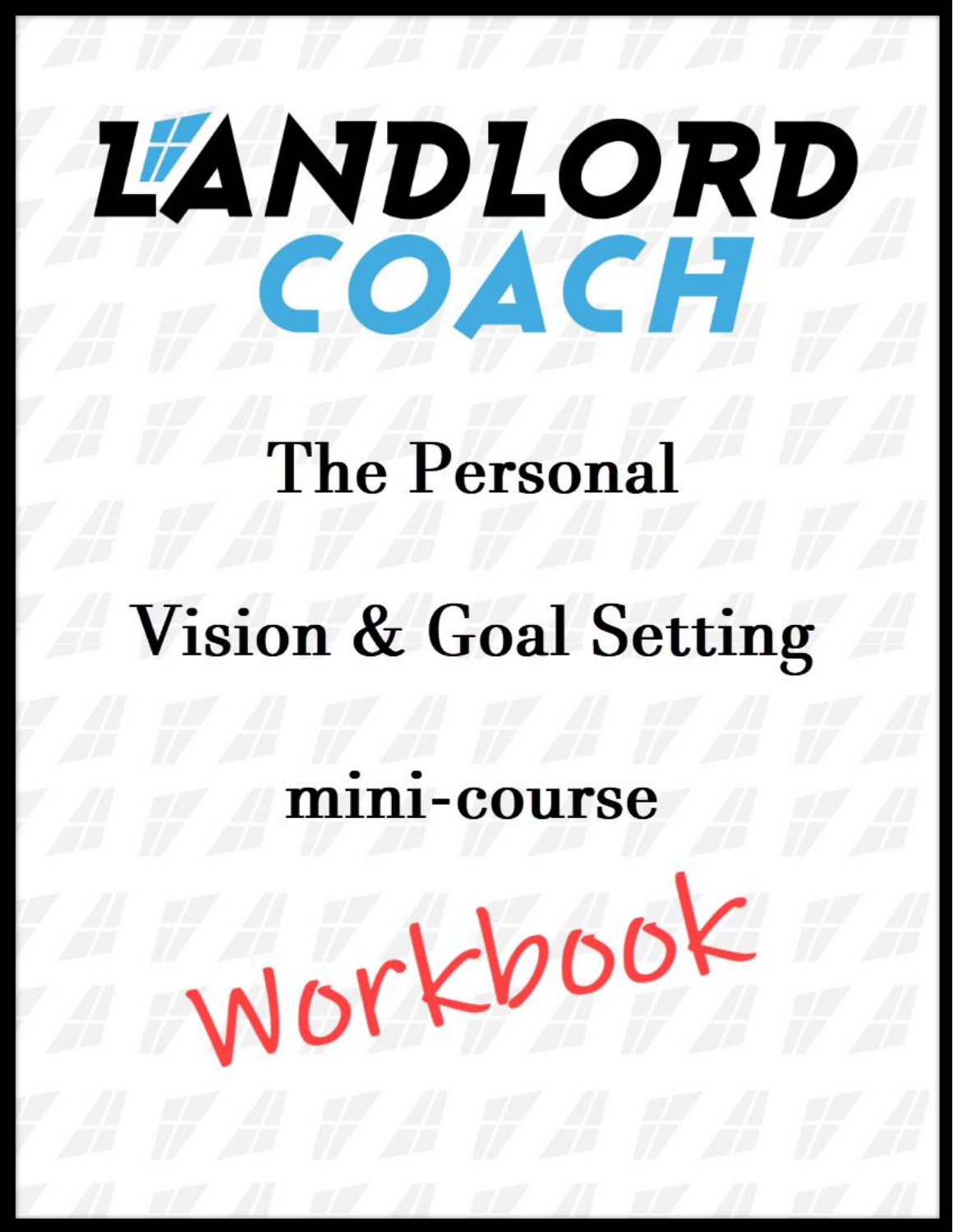## Zig Ziglar once said, "If you aim at nothing, you'll surely hit it."

Having a solid Vision for your Future gives us something very clear to aim at. However, putting together your Vision is not something you can rush through. As you will soon see, crafting your Vision is no small feat either. It's a lot of work, here are some reasons why it will be worth it.

- $\sqrt{\phantom{a}}$  Having a solid Vision gives you a True North to make all decisions by
- $\sqrt{ }$  Having a well-defined Vision helps avoid the "My Business is my Life" trap
- $\sqrt{ }$  A clear Vision helps reduce distractions and comparisons that can slow you down and send you down the wrong path
- $\sqrt{ }$  A clear Vision allows you to reverse-engineer a Lifestyle that allows you to create a business that serves you, not the other way around. Remember, we work to live, not the other way around.

To address the time-constraint of this class, this workbook is a truncated version of the full Vision Course my students go through. We will cover as much as we can, so it's going to be doubly important you stay focused to come up with at least a basic Vision to work from. It's from this basic Vision we will put goals in place, construct your infrastructure, and develop your processes – pretty much reverse-engineering a business for you – so your Vision is truly the foundation from which we build everything else.

There will be some basic questions to ask yourself when you have a quiet setting and a quiet mind. Write them down (I mean it, physically write them down). I know it may seem silly, and perhaps overly simplistic, but the act of writing something gives you a sense of ownership of it. Print this off and use it as a guide, use more paper if your answers go long. Your Vision is as long as it needs to be, so don't edit.

Here are some basic rules to follow:

- Allow yourself to dream, be a little selfish here, it's ok!
- Don't allow yourself to say "yeah I'd love to, but…" If it's important to you, put it down. Don't kill your dreams before they've even had a chance to sprout.
- There are no wrong answers, if you want it, it's right.
- Don't try to rush through this, sometimes it's best to put it down and come back to it. It could take days or weeks. Remember, your Vision is never truly "done" – it will continue to evolve.
- If a question doesn't resonate with you, don't force it. Just go on to the next question. Spend time on the questions that do resonate with you. Not every question will be important to you.
- Don't confuse Goals for your Vision. Goals are the intermediate waypoints along the way to your Vision. Goals should be in alignment with your Vision, not counter to it.
- Have FUN doing this! This is ALL stuff you CAN truly have! This should be exciting, so enjoy the process!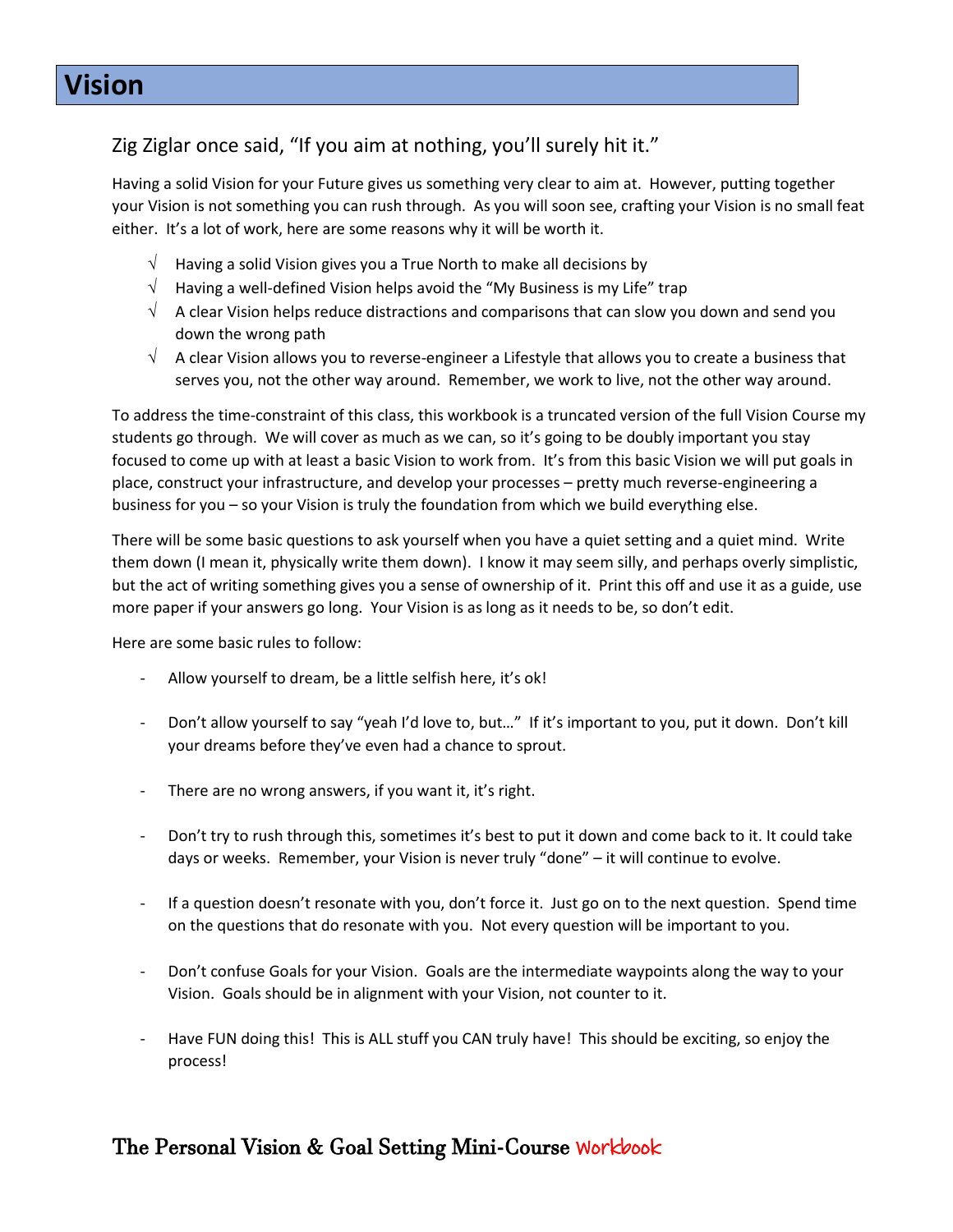The focus will be in three key areas, I refer to these as the 3 Pillars of Life. The pillars are specifically Mind, Body, and Soul. Think of the pillars as the legs on a stool, if one of the legs is short, the other two will be significantly impacted and the stool won't stand right. If the leg is too short or missing altogether, the stool will fall. This is also very true in Life.

Again, for the sake of time we will only be addressing a few questions in each category. In the full version there are 62 questions. The questions in this workbook should, however, get you to a good starting point.

# **Spouses / Partners**

If you have a spouse or partner, you should create your Vision independent of your spouse or partner. The reason for this is you don't want your Vision to be flavored by that of your significant other, nor should your Vision influence theirs.

I worked with a coach to help form my own Vision (that's right, the Coach has his own coach!) His suggestion was that I work on my own Vision independent of my wife, and she should work on her Vision independent of mine. Once your Visions are complete, then you swap your Vision paragraphs, allowing your Visions to be read by the other.

I think this is the best approach. When we were able meet and compare notes later on, I found it to be incredibly profound how close we were on some things, but also on how far apart she and I were on others!

Even though my wife and I were doing our Visions separate and independent of one another, I found I was still making decisions I thought she wanted. For example, I know my wife likes to ride motorcycles (I know, hot right?) So, unconsciously wanting to please my wife, I put in my Vision that she and I would get a pair of motorcycles that she and I can tool around on in the summer.

My Bride, on the other hand, had something else in mind. "No… I don't want motorcycles." The look on my face must have been quite transparent, so she continued. "Honestly, I'd rather have a motorhome where we can travel wherever we want, whenever we want."

I had absolutely no clue that she even had that on her radar. A motorhome?!? Not that I disliked the idea, in fact, I thought it was a really cool idea and immediately started to think of different places she and I could travel to. However, if I had done the Vision exercise with her instead of independent of her, my personality may have taken over and the motorcycles may have won out when both of us really wanted something else far more. Although I like motorcycles, I'm not really a "motorcycle guy."

If you have someone you're spending your life with, it will be important for you to do your Visions separately, then collaborate when each of you is done. The reason for this is so you can focus entirely on what you want, knowing your partner is focusing entirely on what they want. There will be some overlap as well as divergence, which is to be expected. You will get to work through your Visions as a couple, but you won't be able to do that until you've completed your Visions as individuals.

NOTE: My wife and I, at times, struggled in our marriage. Like all marriages, it's… well, it's marriage. Relationships can be tough at times, really tough. Fortunately, with the help of our friends, counselors, some books\*, and most importantly our Faith in God, we were able to get to a much better place. Quite frankly, we've never been stronger.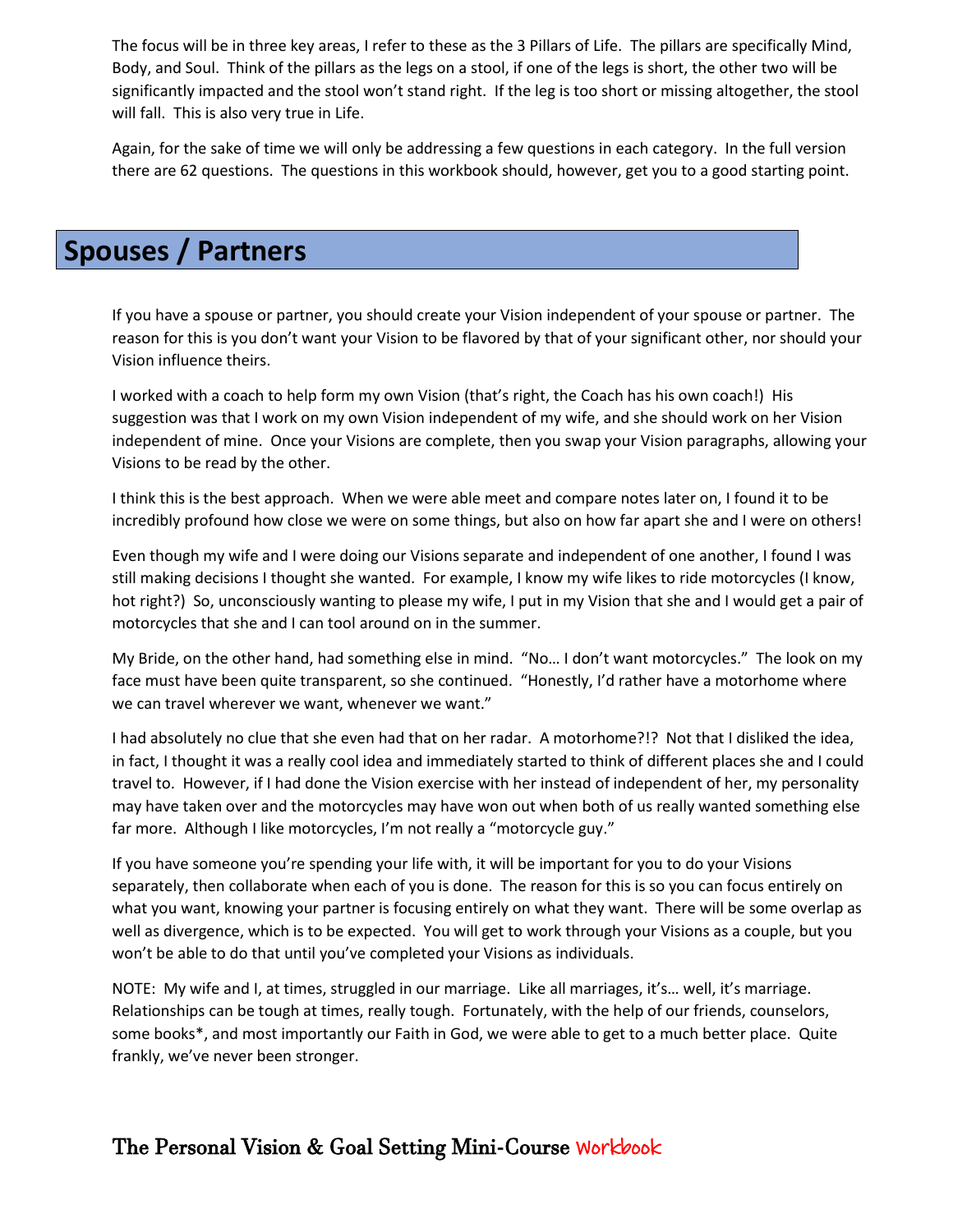I tell you this because I recognize that not all couples will be in a place to trust one another to allow themselves to be vulnerable with their Vision setting. I know this would have been the case with me and my wife. If you're struggling in your relationship this exercise might be too much for you as a couple. I strongly urge you to address where your issues are in your marriage so you can truly be authentic about your Vision.

\*The books we read were gamechangers for us as a couple. They were *For Women Only* and its companion book *For Men Only,* written by the couple Shaunti and Jeff Feldhahn

# Here are the 3 Pillars of Life, and the subcategories:

# Mind

- 1. People / Relationships / Love / Connection
- 2. Growth / Learning / Fulfillment
- 3. Relaxation / Rest
- 4. Mental health

# Body

- 1. Exercise / Activity
- 2. Health / Medical
- 3. Wellness
- 4. Diet
- 5. Sleep

# Soul

- 1. Contribution / Fellowship / Community
- 2. Religion / Faith
- 3. Excitement / Recharging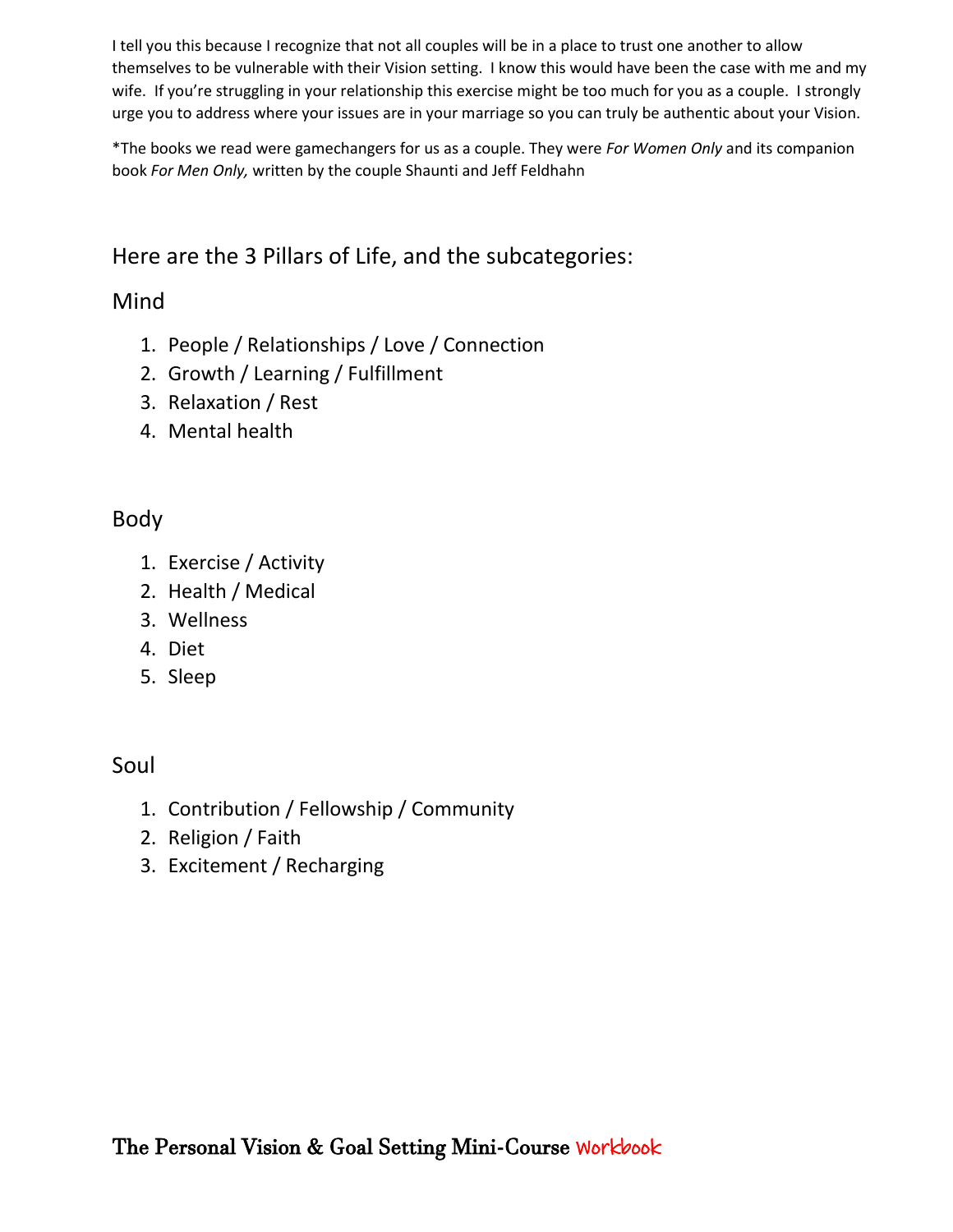### Let's start first with your Mind:

|    | 1. People / Relationships / Love / Connection                                                                                                                                                              |  |
|----|------------------------------------------------------------------------------------------------------------------------------------------------------------------------------------------------------------|--|
| a. | Name three people in your Life who most excite you                                                                                                                                                         |  |
|    |                                                                                                                                                                                                            |  |
|    |                                                                                                                                                                                                            |  |
| b. | Name three people who make you feel important                                                                                                                                                              |  |
|    |                                                                                                                                                                                                            |  |
|    |                                                                                                                                                                                                            |  |
|    |                                                                                                                                                                                                            |  |
|    | 2. Growth / Learning / Fulfillment                                                                                                                                                                         |  |
|    | a. List two activities you've always wanted to try                                                                                                                                                         |  |
|    |                                                                                                                                                                                                            |  |
|    |                                                                                                                                                                                                            |  |
|    | b. What physical things in your Life would fulfill you? Think of houses, cars, and other toys. Be<br>open to the idea that these "toys" don't need to be things you own, but things you have<br>access to. |  |
|    |                                                                                                                                                                                                            |  |
|    |                                                                                                                                                                                                            |  |

#### 3. Relaxation / Rest

a. How much rest would you need each day to feel rested? What time would you go to bed? What time would you wake up? Would you nap during the day? How much and how long?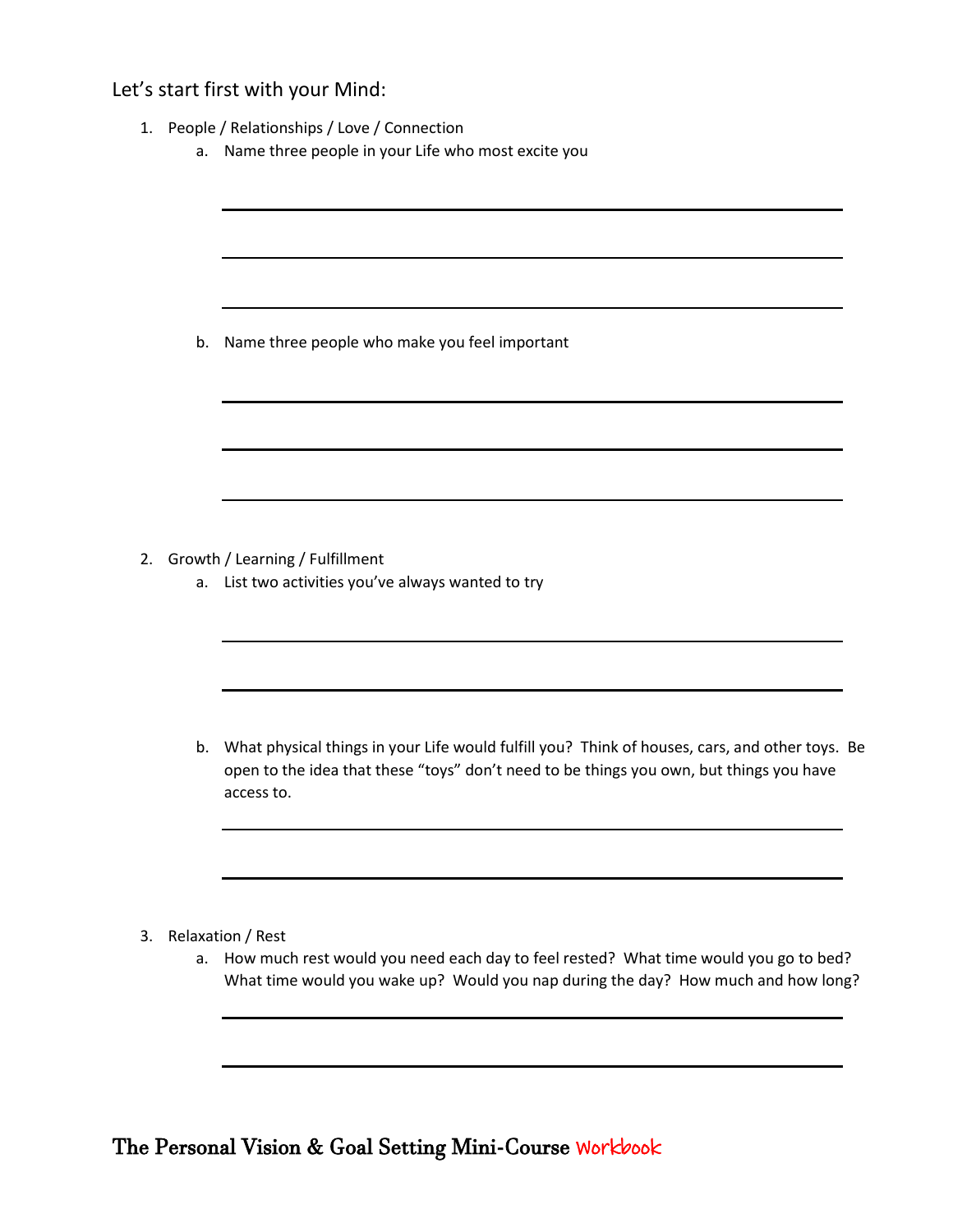- b. If you had \$25 Million in the bank, what would you do with your time?
- c. What movies or books do you most identify with? Why do you think that is? What is it about the characters or the story that are attractive to you?

- 4. Mental health
	- a. If you had a day, weekend, or week off, what two activities would leave you feeling recharged?

This isn't a complete picture\*, but this is a really good start! Take your time, go through the answers that most resonate with you.

We would normally be headed over to the Body and Soul sections, to ask questions related to each of those areas but we should have enough in your answers above to move forward. If you did not take the time to think them through, take the time now.

Remember, each of these questions are not meant to be answered by every person but sometimes just to inspire intentional and deep thought about your specific Vision. If a question does not resonate with you, that is to say, if you don't have a person in your life who excites you for example, then don't answer it out of guilt. This is about developing the lifestyle and level of life-output you want to have.

\* Note: If you're ready to take a deeper dive in your personal Vision, the full Vision Roadmap is available in the course *Become a VIP in the Rental Business*. Head over t[o https://LandlordCoach.com/Members](https://landlordcoach.com/Members) for more information on the full course and instant access.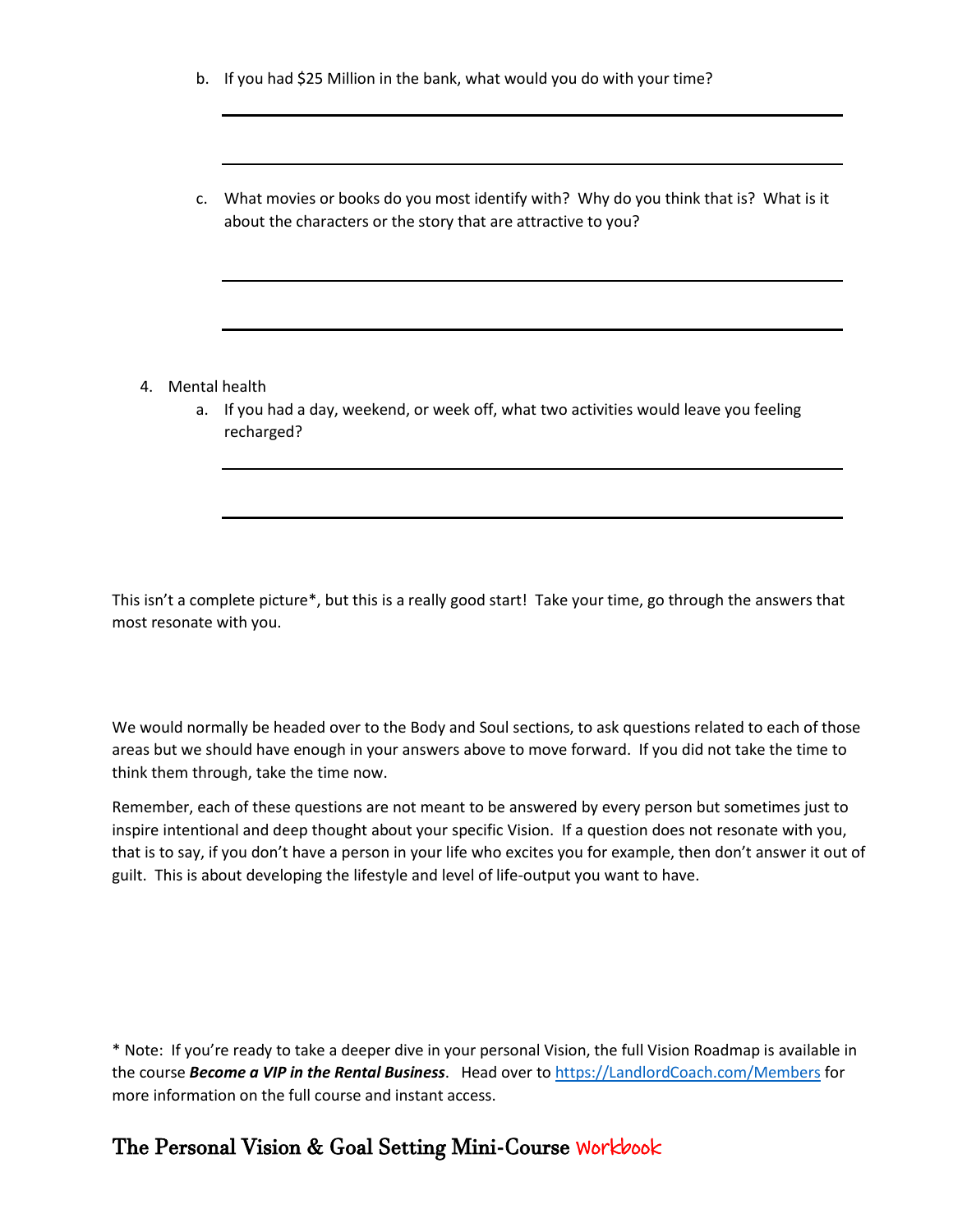# **Time Budget**

When establishing your time budget, this is where you need to decide truly the most important things you want in your Life. Here is where you have to be a little brutal, because time is the one thing you can't get back. How you spend it is directly related to how satisfied you are in your level of Life-Output.

For example, notice in the weekly sample below that I did not put ANYWHERE "Argue with strangers on Facebook about politics". Do you know why it's not there? Because it's NOT that important to me! Think about it! When I stopped to think about it, I realized how much of my day was simply WASTED on NONSENSE that I didn't truly care anything about.

|                | $\overline{A}$ | B                 | $\mathsf{C}$        | D                   | E                                               | F                   | G                        | H                 |
|----------------|----------------|-------------------|---------------------|---------------------|-------------------------------------------------|---------------------|--------------------------|-------------------|
| 1              |                |                   |                     |                     | Sunday Monday Tuesday Wednesday Thursday Friday |                     |                          | Saturday          |
| $\overline{2}$ | 5am            |                   | Gym                 |                     | Gym                                             |                     | Gym                      | Gym               |
| 3              | 6am            |                   |                     |                     |                                                 |                     |                          |                   |
| $\overline{4}$ | 7am            |                   | <b>Bfast w/boys</b> | <b>Bfast w/boys</b> | <b>Bfast w/boys</b>                             | <b>Bfast w/boys</b> | <b>Bfast w/boys</b>      |                   |
| 5              | 8am            |                   |                     |                     | Open time                                       | Open time           | <b>Writing</b>           |                   |
| 6              | 9am            | <b>Family Day</b> |                     |                     |                                                 |                     |                          |                   |
| $\overline{7}$ | 10am           |                   |                     |                     |                                                 |                     |                          |                   |
| 8              | 11am           |                   |                     | <b>Networking</b>   |                                                 |                     |                          |                   |
| 9              | Noon           |                   |                     | Group               | unch w/ Bride                                   | Lunch w/ Bride      |                          |                   |
| 10             | 1pm            |                   | Lunch w/ Bride      |                     |                                                 |                     | unch w/ Bride Range time |                   |
| 11             | 2pm            |                   |                     |                     |                                                 |                     |                          |                   |
| 12             | 3pm            |                   |                     |                     |                                                 |                     |                          |                   |
|                | 13 4pm         |                   |                     | Open time           |                                                 |                     | Float time               |                   |
|                | 14 5pm         |                   | Open time           |                     |                                                 |                     | w/ Friends               |                   |
|                | 15 6pm         |                   |                     |                     | <b>Date Night</b>                               | <b>Bible Study</b>  |                          |                   |
| 16             | 7pm            |                   | <b>Dinner</b>       | <b>Dinner</b>       |                                                 |                     | <b>Dinner</b>            |                   |
| 17             | 8pm            |                   |                     |                     |                                                 | <b>Dinner</b>       |                          | <b>Date Night</b> |
|                | 18 9pm         | <b>Bedtime</b>    | <b>Bedtime</b>      | <b>Bedtime</b>      |                                                 |                     | Open time                |                   |
| 19             | 10pm           |                   |                     |                     | <b>Bedtime</b>                                  | <b>Bedtime</b>      | <b>Bedtime</b>           |                   |
| 20             | 11pm           |                   |                     |                     |                                                 |                     |                          |                   |
| 21             | Midnight       |                   |                     |                     |                                                 |                     |                          |                   |
| 22<br>$-1$     |                |                   |                     |                     |                                                 |                     |                          |                   |

You likely noticed there's nothing on this calendar related to work, but specifically the Life Output that I sought out. I can't say I live my Life exactly by this calendar, instead I use it as a roadmap for how I want to live based on what's most important to me. I found that when I didn't budget my most precious resource, MY TIME, the things I truly wanted and enjoy were never going to happen.

For the parts of your Vision that are infrequent such as vacations or friends you'd like to go visit, you would do the same thing except on a Vision Timeline. Here's an example of a long-term timeline I use to plan my 3 and 6 month Vision. I generally don't go much further out than one year for my Visions. I feel it's easy to hide in inactivity or nonsense that's not related to purposeful actions for Visions that are too far out, and one year seems to be the outer limit for me. Just don't put them so far out where you can hide.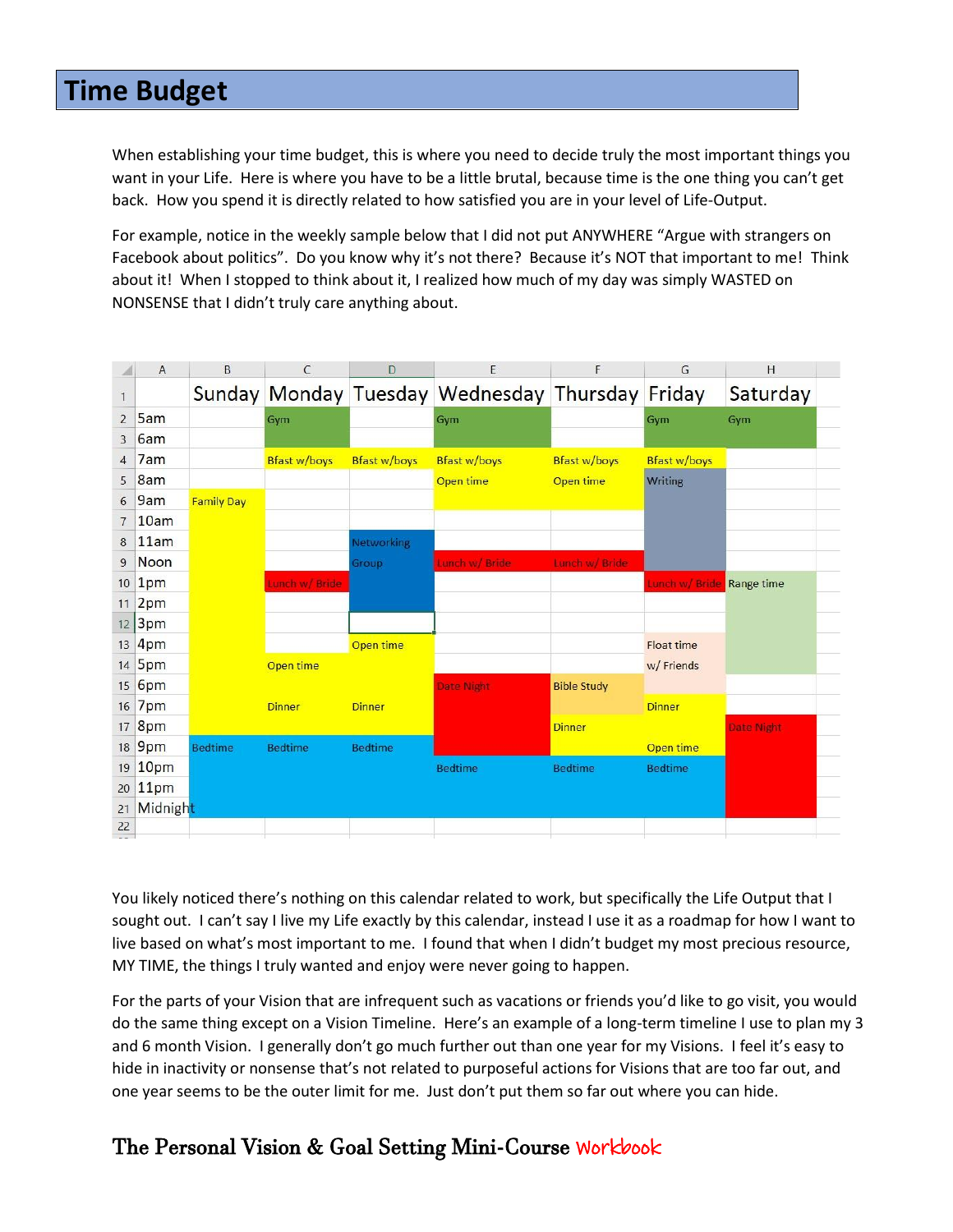|                | $\mathsf{A}$ | B    | C        | D                                          | F       | F                                    | G                       | н |
|----------------|--------------|------|----------|--------------------------------------------|---------|--------------------------------------|-------------------------|---|
|                |              | July |          | August September October November December |         |                                      |                         |   |
|                | Week 1       |      |          |                                            |         |                                      |                         |   |
| $\overline{3}$ | Week 2       |      | Vacation |                                            | Retreat |                                      |                         |   |
|                | Week 3       |      |          |                                            |         |                                      | <b>Home with Family</b> |   |
|                | Week 4       |      |          |                                            |         | Thanksgiving w/ Sue Home with Family |                         |   |
| 6              |              |      |          |                                            |         |                                      |                         |   |
|                |              |      |          |                                            |         |                                      |                         |   |
| 8              |              |      |          |                                            |         |                                      |                         |   |
| $\mathbf{Q}$   |              |      |          |                                            |         |                                      |                         |   |

Remember, your Vision will evolve. This is a good place for you to start, but you have to do the work and do the exercises. I can show you the door, but you have to walk through it.

Having clarity in your Vision will surely give you direction when things get tough or distractions arise. I am excited that you've done this for yourself!

For the sake of time in this class we will have to leave it here for now. There are several other sections I had to omit simply due to time constraints, but you have many of the basics here. If you'd like to learn the next steps which include:

- Establishing a Cash Flow Budget
- Crafting a Vision Statement
- Vision Summary
- Vision Commercial
- The remaining 62 questions in the full Vision Roadmap

I invite you to head over to<https://landlordcoach.com/members>No hard sell, it's just the tool I have in my toolbox. However, if you'd like to take your journey from here I respect that, and I wish you Good Luck

# **Goalsetting**

Think of your goals as waypoints along the way to your final destination (your Vision). There are a series of techniques I've learned, used personally, and coached others about goalsetting. These are goalsetting methods I've seen some of the most successful people using, and I know will be a huge benefit to you if you implement them. Just make sure each of your goals are in alignment with your Vision

#### **1. Write Your Goals Down**

"If you can write it, you know it." That was something Joe Sorrentino my  $8^{th}$  grade science teacher taught me and not only did I never forget it, it served me well whenever I had to know something by heart. Through high school, to my time in the U.S. Marines, all through Purdue University and beyond, that advice served me incredibly well.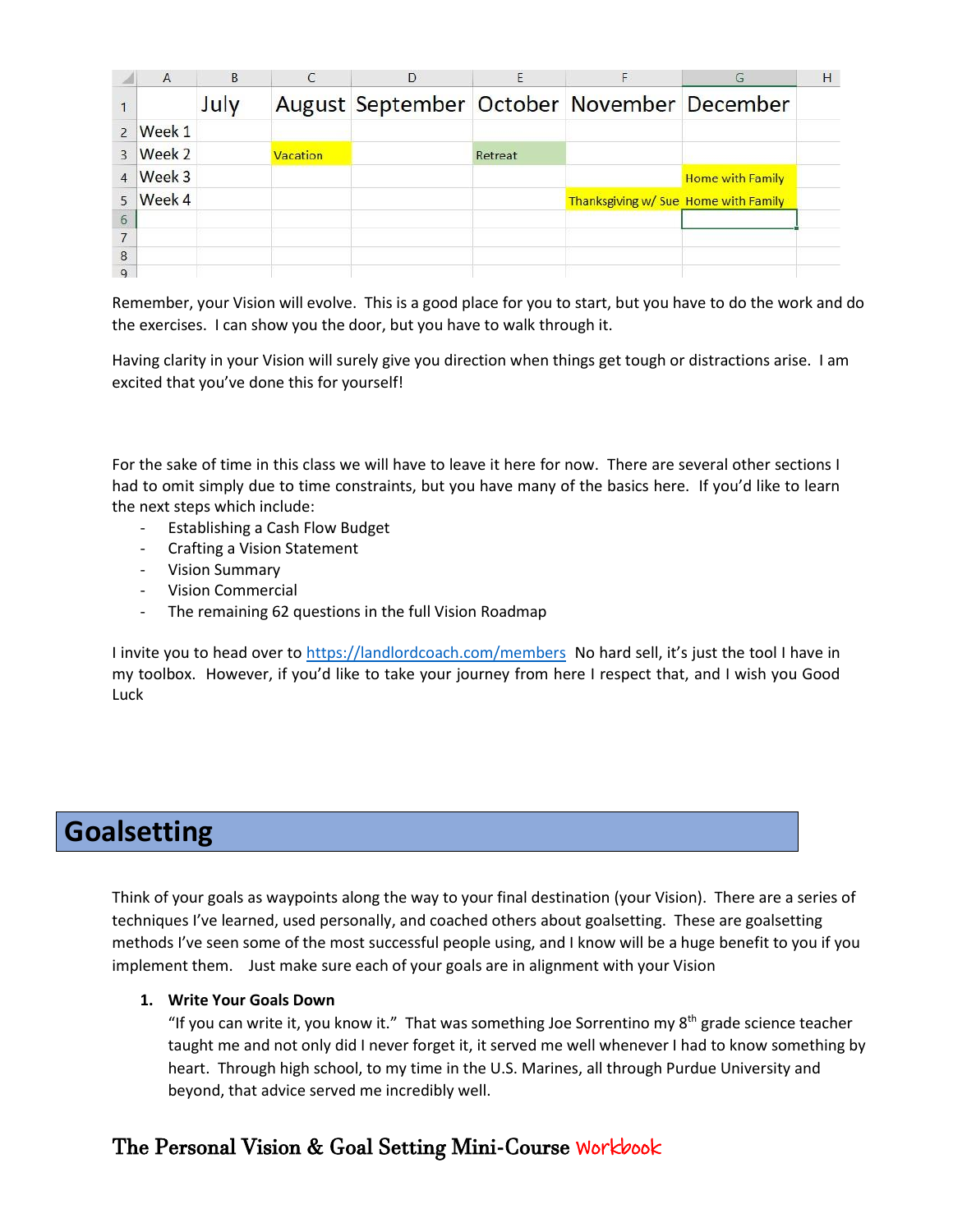As for writing my goals down, I'll be honest, I found it a little unnerving (like, what if someone finds it and read it!). Not to mention I found when I wrote something down, at least internally, I felt I had to stand by it. I had to take ownership of what I said and what I was trying to accomplish. That by itself is a little scary. However, when my first business coach had me do this it was a game-changer for me. Writing your goals down is the first major step to making them happen and living the Life you want.

#### **2. Make them Known**

Ok, so you might not want to post your goals on Facebook or shouted them from the top of a building for all to hear, but what if you did? All of a sudden you have to own what you put out there. Not only do you have to own your goals, but people are going to expect you to take action. Will you be known as someone that gets things done, or as someone that is just really good at coming up with excuses? Use that negative peer-pressure to help motivate you.

If you have a coach you work with, this is going to be important for them to know. Your coach should keep your activities in alignment with your goals, and call you out when they aren't.

#### **3. Goals are Highly Specific**

Vague goals are really not helpful. The more specific you can be about what you want the better. It will be much easier to hit a goal that you can practically see, taste or smell. If you're not aiming for the bullseye, you're not likely to even hit the target. Have the courage to say what you really want. It's not easy, but being defining what success looks like through the lens of your goals is critical to getting what you want.

#### **4. Write your Goals as if They are Already True and in a Positive Voice**

When you write your goals, write them in the present-tense. That is, write them as if they are already true. Words are important, especially to the subconscious brain. Here are some examples:

Instead of: "I want an extra \$2,117 per month in income so I can quit my job in 33 months…"

Consider this:

"I have an extra \$2,117 per month in income and am self-employed, being financially independent by May 15<sup>th</sup>, 2023..."

By writing them as if they're already true, your mind will actively work to make them true. It's a subtle, but incredibly powerful difference.

#### **5. Address the Necessary Behavior Change**

This is where most goals die a sure death. Most people who announce New Year's Resolutions never make it far because they never address the underlying behavior that must change in order to reach their new goal. Quite often, the level or quality of activity that got you where you are currently might not be enough to get you to the next higher level.

Take for example those who want to quit smoking. Part of the reason this is so tough, in addition to the chemical addiction, is the behavior that surrounds their activity is not addressed in their goals.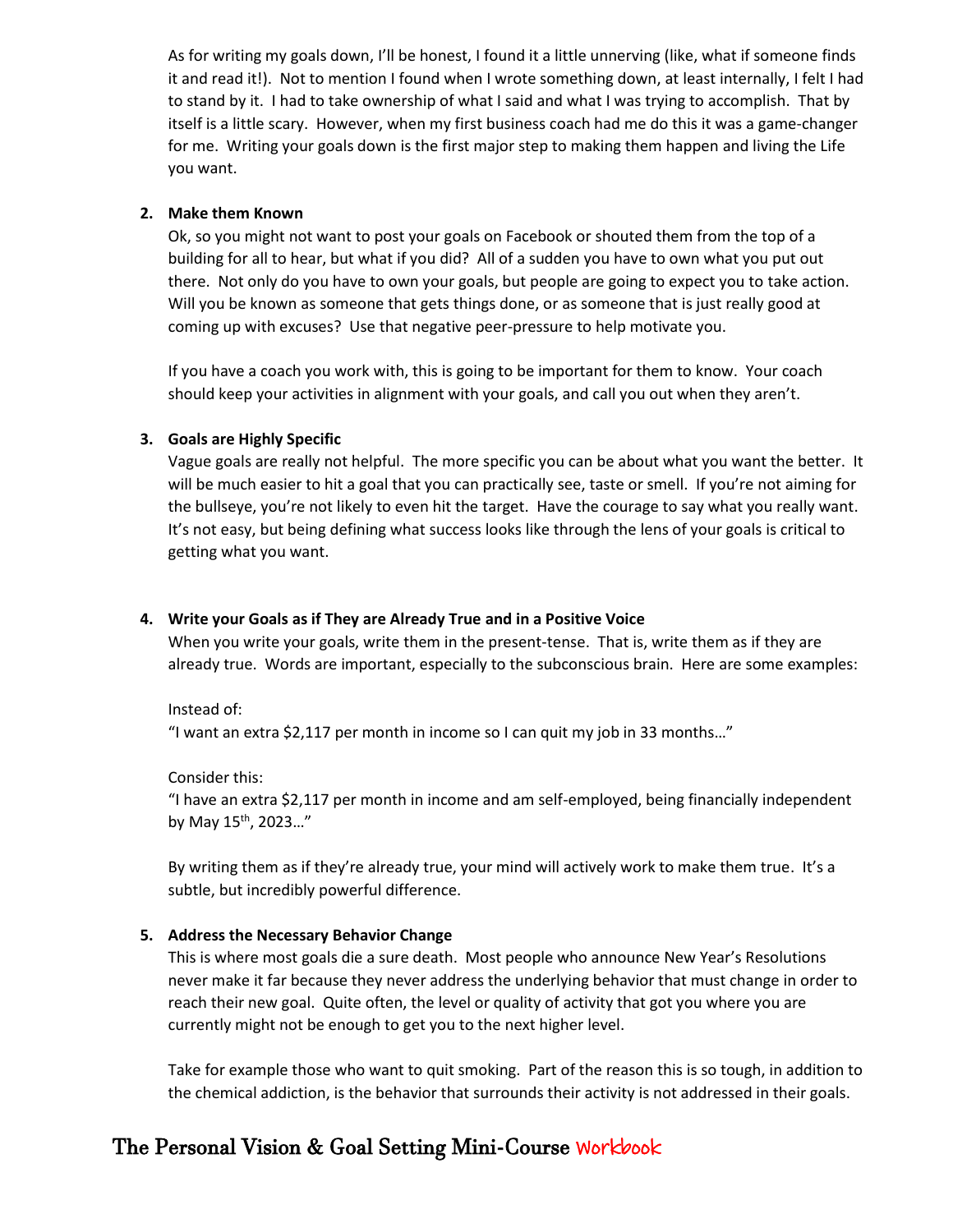Many people who smoke often do so when they engage in other activities like driving, hanging out with friends, or drinking alcohol. In order to quit smoking, it would make sense then to adjust their behavior and avoid those activities if they truly wanted to stop.

Obviously, some of these activities can't be avoided, but when you identify the activity that connects to their undesired behavior, it's much easier to address. If you know you're likely to smoke when you drive, for example, you can be empowered with this knowledge and substitute another (ideally healthier) activity in place of smoking when you drive, such as drinking water or eating popcorn.

Addressing a behavior change is not easy, and as stated earlier, this is why most New Year's Resolutions fail because they fail to address the underlying behavior that needs to be changed. Changing is easier too if you have an accountability partner. This should NOT be a friend or your spouse, this should be someone you have no other connection to, such as a coach or mentor.

Ideally, this would be someone you pay money to. Let's face it, for nearly everyone (me included), money equals commitment. You simply have to have some skin in the game. In my personal experience, I never really started to have big gains towards reaching my goals until I started paying money to someone that was not interested in being my friend or wanted my approval and acceptance.

#### **6. Goals are Quantifiable, as much as Practical.**

Avoid words like "more" or "better" but instead, opt for values that will show progress. Don't write that you want "more money" or a "better marriage" but instead, be highly specific and use metrics as much as practical.

#### Examples:

"I have an additional \$2,300 in net income each month from my wholesaling business."

"I make \$10,227 in total income each month from all income sources, which includes \$8,020 from my current job and \$2,207 from my rental business."

"I make my wife feel loved by leaving her hand-written notes 3 times a week, texting or telling her four times a day how much she means to me, and taking her on a date every Wednesday night where I am mentally present and fully engaged with her."

"I tell my husband twice each day how desirable he is and find ways to make him feel respected."

Sometimes, having a goal that is unquantifiable is unavoidable, such as in the last two examples. In my own case, my wife and I have as part of our overall Vision to "Raise two good men." This is something we want for our sons. Part of that Vision is quantifiable, that is, we are raising them to be strong Christian-centered men by sending them to a faith-based school.

But how do you put a value on something like that? Obviously, you can't. Each of our sons excels and struggles with different things, but overall it is our job to teach them to be ethical, Christcentered, and the best versions of themselves as they can be. For goals or Visions such as this, be as specific as you can, just be careful to try to set goals for other people. You can only quantify your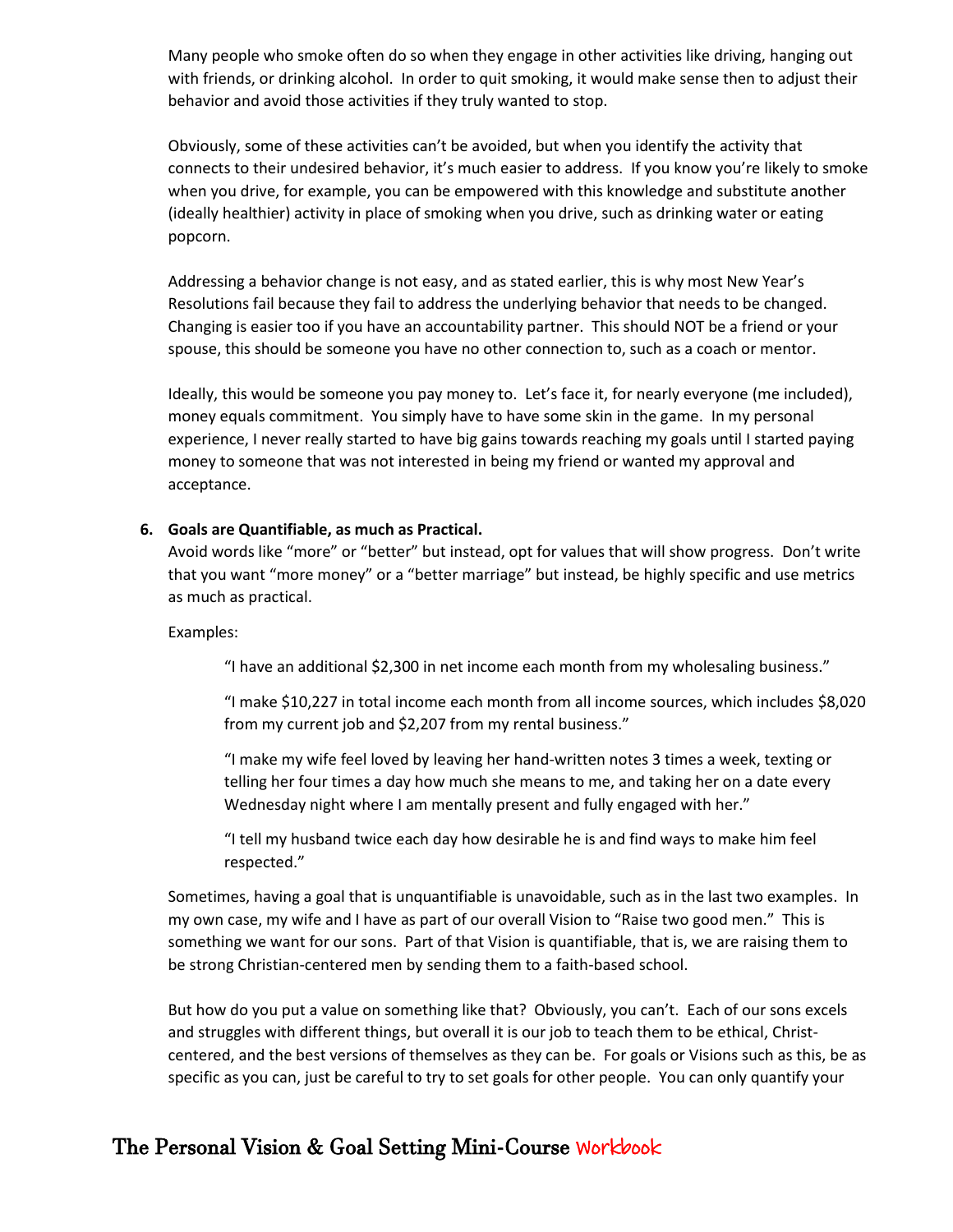level of input – your level of commitment – it's tricky to quantify their results or level of output if they didn't set them in the first place.

#### **7. Identify Your Higher Purpose**

It's important for you to recognize your Goals are not the end, but merely a waypoint on the way to a higher purpose (your Vision). I refer to this as your Vision. This is probably best explained with an example.

Let's say you and I are going on a road trip and our Vision (ultimate purpose) is to be sitting on the beach with our feet in the sand, sipping on a cold drink. To do this, we need a map.

A map is only useful if you know two things: 1 - Where you are and 2 - Where you want to go. We already know where we want to go, which is sitting on the beach with a cold drink in your hand, and if you're honest with yourself about where you are (I'll address this more later) then it's MUCH easier for you to take steps to move toward your Vision.

So, if we are starting our journey in Detroit, Michigan and our Vision is to be in Key West, Florida that's pretty easy to draw a map for us to get there. A good waypoint, or Goal along the way, would be Indianapolis, Indiana. In keeping with our example, if we found ourselves in Chicago, Illinois, that's too far west for it to be in alignment with our Vision and we should reject going there.

To bring this into a more real-world example, if you were wanting to be completely out of debt and leave your current job within the next 2 years, taking an expensive vacation to Greece in the next 2 months might not be in alignment with your overall Vision. It might be better to take a short, less expensive vacation in order to use that extra money toward debt reduction and stay on track to becoming self-employed.

Keep in mind all your goals might not be in alignment with one Vision, and that's to be expected. It's for that reason you shouldn't focus on more than two, possibly three pieces of your Vision at one time.

#### **8. Rewrite your Goals Often – Each morning, each night**

This is so easy to do, but so easy not to do. However, this is SO powerful because it reinforces your activities at both the conscious level as well at the subconscious level. To do this, write your goals and your Vision, each morning as soon as you wake up. This addresses the conscious level of your activity.

Then, just before you close your eyes for the evening, write your goals and Vision again. This will address your subconscious level of activity.

You might find that goals and pieces of your Vision that were once "super important" fall into the "meh" category. Think of how important something was to you when you were 13 years old, and by the time you were 15, that thing wasn't even on your radar anymore. Life experience changes us, and Goals and Visions we once saw as dire, no longer become important.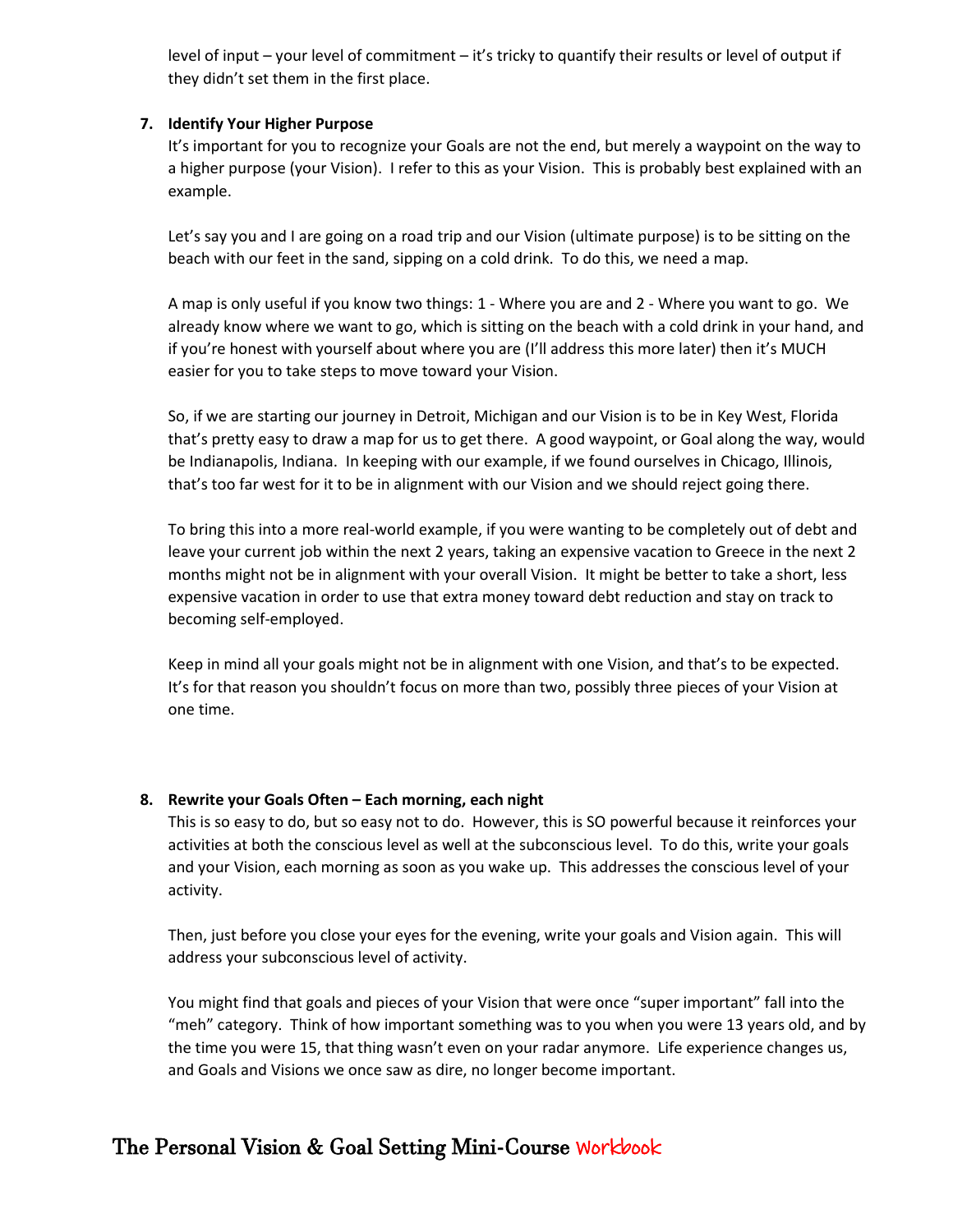Similarly, things that were not at all important may pop up and suddenly make it to the list. That's why it's important to write and rewrite your goals. Not only to chronicle your desires, but to identify when they need to evolve.

#### **9. Give yourself a Reasonable, but Short Timeline**

I don't like long timelines for my Goals or Visions. I think there are simply too many variables to try to factor in during lengthy periods of time. Plus, it's easy to hide in inactivity knowing you have such a long timeline. I know of a lot of people with "5-year plans" but the clock never started for them. As a result, 10 years later they are still working on their "5-year plan." I can't help but wonder if they made that into a "5-month plan" how their substantially different their lives would be.

Once I have a Vision identified, which for me is generally about a year, I put goals in place that will each bring me closer to that piece of my Vision. I will sometimes have longer term Visions, like I do with my sons, but for the most part I like to keep them short so I can adjust my goals and activities along the way.

#### **10. Don't Overload Yourself**

It's natural for some people to try to commit to too much all at once. If you try to commit to cut your incidental spending to \$100 a week, quit smoking, stop eating sugar, go to the gym 6 times a week, lose 75 pounds, become a priest, play for the NFL, and volunteer at your church three times a day might be too much all at once if you're doing none of that right now.

Keep your goals simple at first. It's easy to list things that would define your ideal life, but you also have to be at least somewhat realistic. I LOVE having lofty goals that scare me a little, but that is part of my nature. That might not be a good approach for you. There is a fine line (and significant difference) between goalsetting and dreaming.

Remember these can be things you can ACTUALLY HAVE, but you have to be honest with yourself about where you are. If you don't have a job or any money to invest, it might not be practical for you to say you're going to be financially independent in the next 3 months. Remember, your map is only good if you know where you're at and where you're going. You have to be honest about where you're at.

If you're on the other end of the spectrum and you're struggling to put anything down, it's best to start simple than to have really elaborate plans that will quickly fall by the wayside. Small goals that are achieved add up much faster than lofty goals that are never reached.

#### **11. Be Like a Goose**

I never really understood why Canadian Geese fly in formation or honk while they're in flight. Here's some really interesting facts:

- Canadian Geese can cover 1,500 miles in one day during migration. The reason they do this is because they fly in a flock in a V-Formation, one slightly higher than the other, to reduce wind turbulence. The geese at the back of the formation experience the greatest lift because of the others in front of them.
- The bird which leads the "V" changes because it is the most tiresome position in the formation. This is because it encounters the most wind resistance being the lead-bird. Other geese will rotate into that position as the lead goose tires. If a bird drops out of the formation altogether,